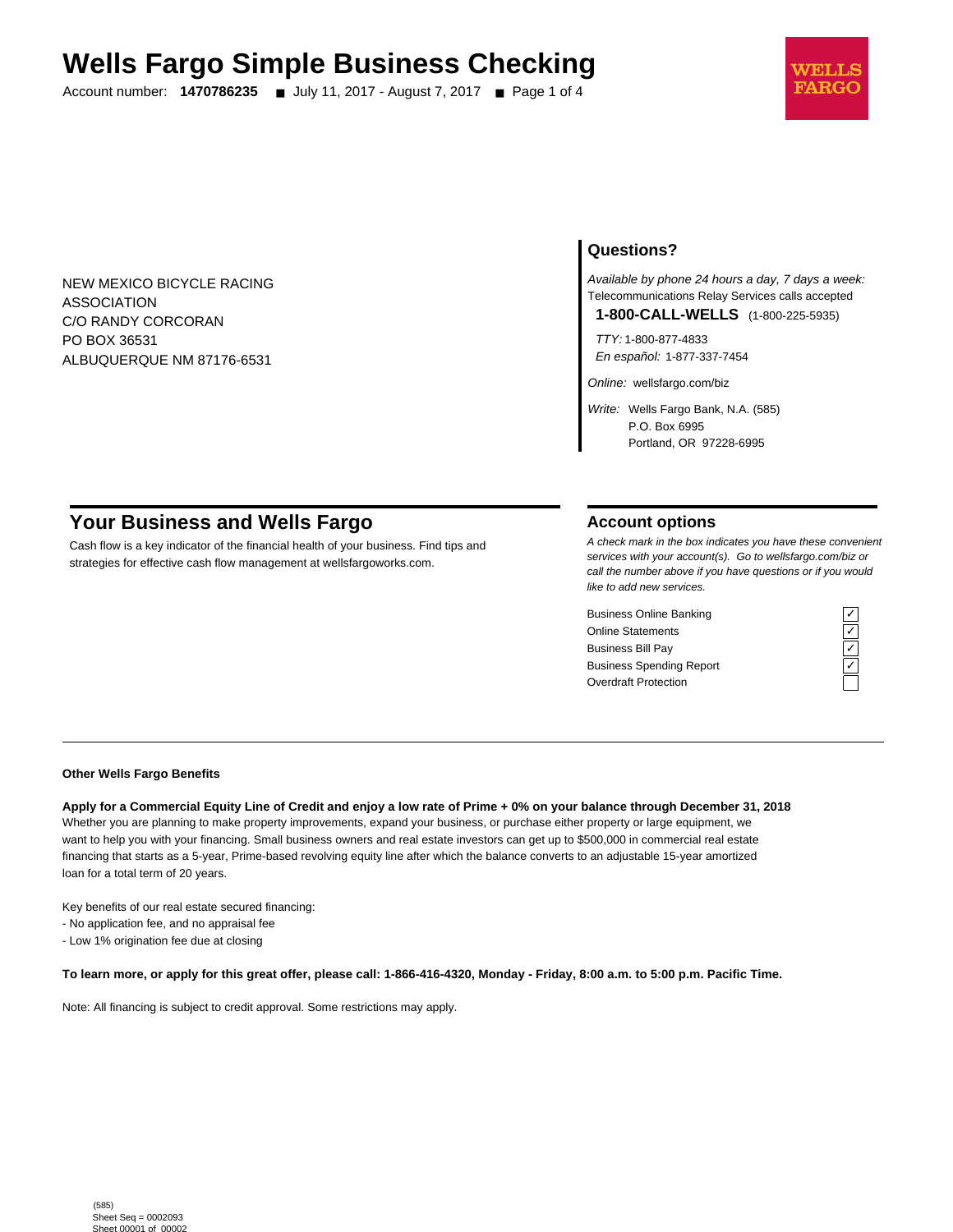

# **Activity summary**

l

| \$6,906.15 |
|------------|
|            |
| 526.00     |
| $-0.00$    |
| \$7.432.15 |
|            |
|            |

Account number: **1470786235 NEW MEXICO BICYCLE RACING ASSOCIATION C/O RANDY CORCORAN** New Mexico account terms and conditions apply For Direct Deposit use Routing Number (RTN): 107002192 For Wire Transfers use Routing Number (RTN): 121000248

## **Overdraft Protection**

This account is not currently covered by Overdraft Protection. If you would like more information regarding Overdraft Protection and eligibility requirements please call the number listed on your statement or visit your Wells Fargo store.

# **Transaction history**

| 7.432.15     |
|--------------|
| 7,432.15     |
| balance      |
| Ending daily |
| Debits       |

The Ending Daily Balance does not reflect any pending withdrawals or holds on deposited funds that may have been outstanding on your account when your transactions posted. If you had insufficient available funds when a transaction posted, fees may have been assessed.

#### **Monthly service fee summary**

For a complete list of fees and detailed account information, please see the Wells Fargo Fee and Information Schedule and Account Agreement applicable to your account or talk to a banker. Go to wellsfargo.com/feefaq to find answers to common questions about the monthly service fee on your account.

| Fee period 07/11/2017 - 08/07/2017                 | Standard monthly service fee \$10.00 | You paid \$0.00 |
|----------------------------------------------------|--------------------------------------|-----------------|
| How to avoid the monthly service fee               | Minimum required                     | This fee period |
| Have any ONE of the following account requirements |                                      |                 |
| Average ledger balance                             | \$500.00                             | \$7.000.00 D    |
| C1/C1                                              |                                      |                 |

### **Account transaction fees summary**

|                              |            | Units    | Excess | Service charge per | Total service |
|------------------------------|------------|----------|--------|--------------------|---------------|
| Service charge description   | Units used | included | units  | excess units (\$)  | charge $(\$)$ |
| Cash Deposited (\$)          |            | 3.000    |        | 0.0030             | 0.00          |
| Transactions                 |            | 50       |        | 0.50               | 0.00          |
| <b>Total service charges</b> |            |          |        |                    | \$0.00        |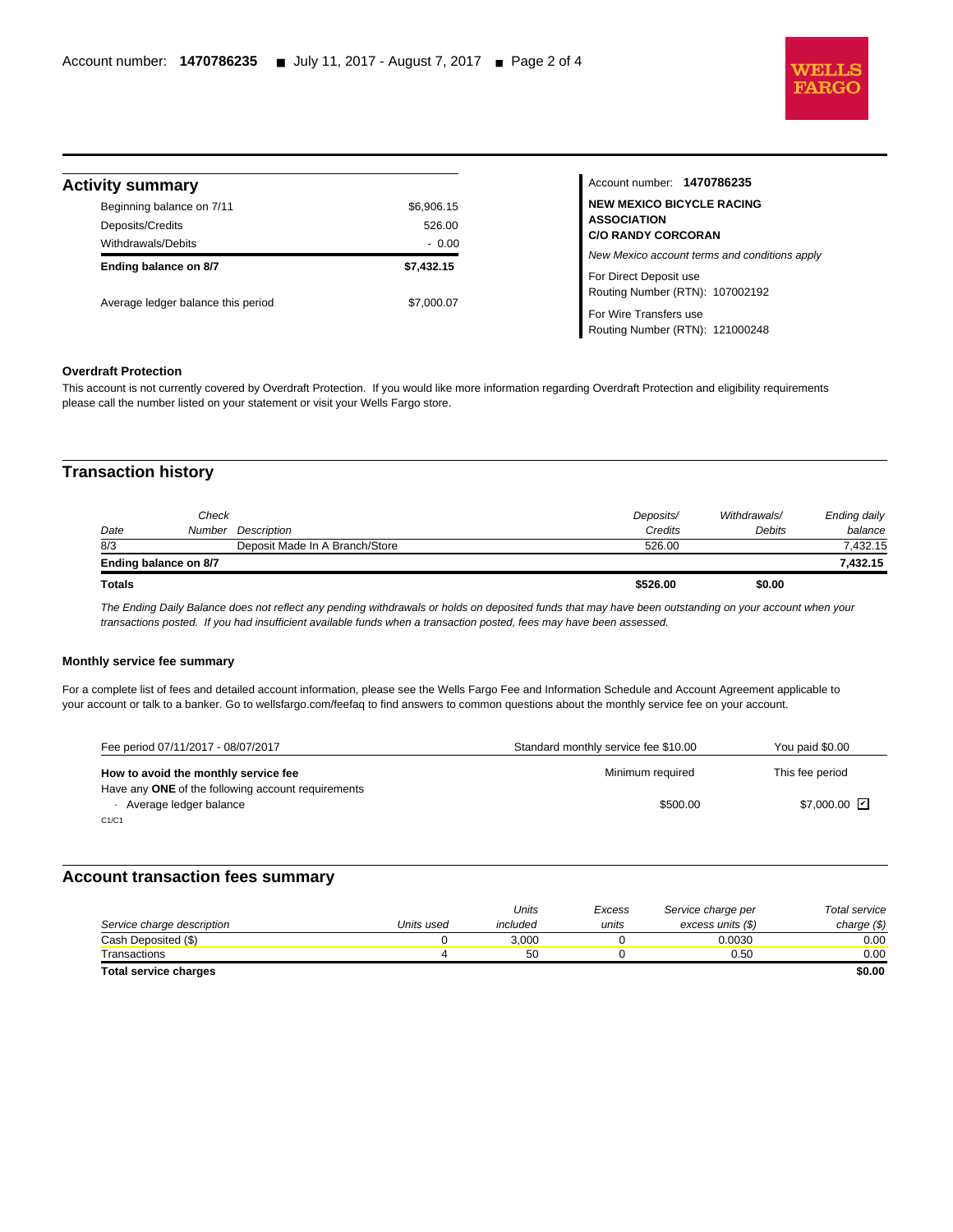l



# **IMPORTANT ACCOUNT INFORMATION**

Beginning in August 2017, we are enhancing the description of certain non-consumer ACH debit entries to include "Business to Business ACH". This entry description may appear on your statements and online banking transaction histories. The terms governing these entries remain the same and are found in the Business Account Agreement section titled "Funds transfer service" under the subsection "ACH transactions". Under ACH rules, a Business to Business ACH debit entry has a return time frame of one business day from the date the entry posted to your account. In order for the Bank to meet this deadline, you are required to notify us to return any Business to Business ACH debit entry as unauthorized by the cutoff time which is currently 3:00 PM Central Time. If you do not notify us within one business day from the date the unauthorized entry is posted to your account, we will not be able to return it without the cooperation and agreement of the originating bank and the originator of the debit entry. Any other effort to recover the funds must occur solely between you and the originator of the entry.